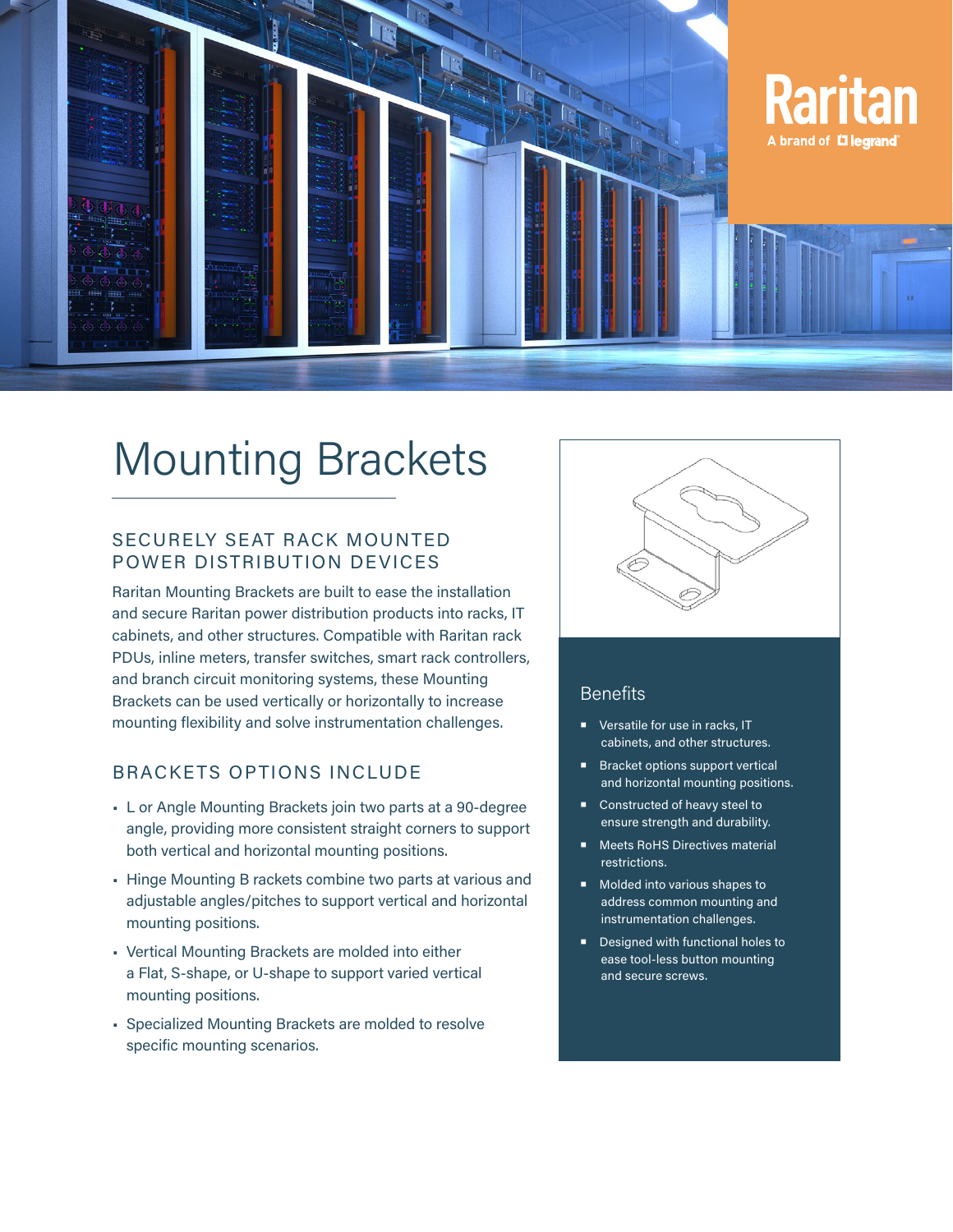## L OR ANGLE MOUNTING BRACKETS



**250-70-0094-00**

Dimensions (WxDxH): 930mm x 436mm x 38mm

Extended width L Bracket with small-sized U-shaped and extended length U-shaped holes to mount 0U PDUs.



#### **250-80-0021-00**

Dimensions (WxDxH): 210mm x 436mm x 30mm

Extended width L Bracket with keyhole and small-sized U-shaped holes to mount two 0U PDUs side-by-side.



#### **250-80-0040-00**

Dimensions (WxDxH): 175mm x 43mm x 52mm

Extended width L Bracket with rounded holes to mount 0U PDUs.



#### **250-80-0046-00**

Dimensions (WxDxH): 52.2mm x 25.5mm x 48.8mm

L Bracket with rounded and small-sized U-shaped holes to mount a PDU with outlets facing inward or outward.



rounded, and small-sized U-shaped holes to mount 0U PDUs facing the side of a cabinet.



#### **250-80-7758-00**

Dimensions (WxDxH): 43mm x 59mm x 65mm

Extended width L Bracket with teardrop and small-sized U-shaped holes to mount two PDUs side-by-side.



#### **251-01-0039-00**

Dimensions (WxDxH): 486mm x 44mm x 10mm

L Bracket with rounded holes to mount 0U PDUs.



#### **251-01-0034-00**

Dimensions (WxDxH): 50mm x 43mm x 43mm

L Bracket with rounded, small-sized U-shaped, and extended length U-shaped holes to mount 0U PDUs.



**251-01-0055-00**

Dimensions (WxDxH): 60mm x 40mm x 70mm

L Bracket with rounded and extended length U-shaped holes to mount 0U PDUs.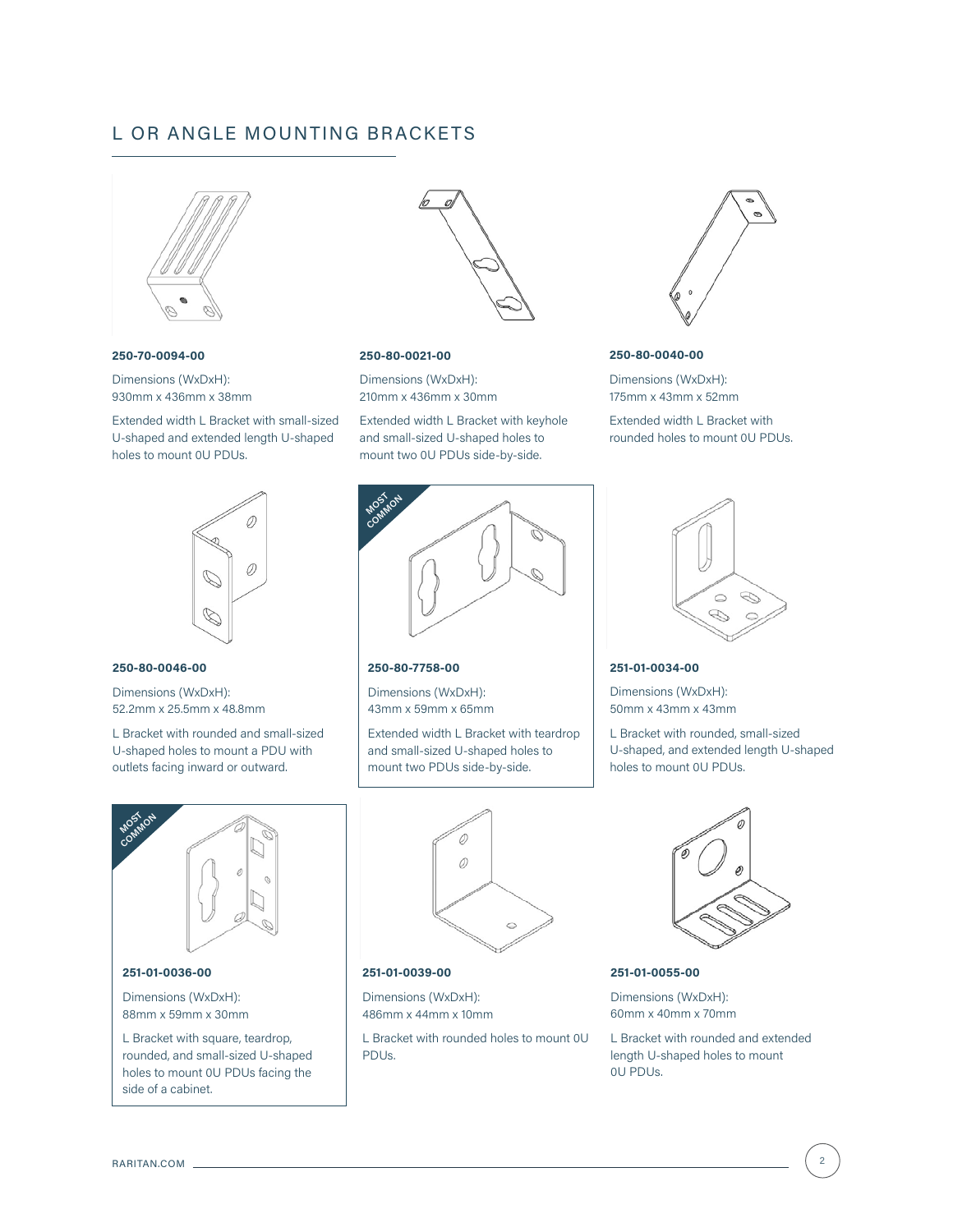## L OR ANGLE MOUNTING BRACKETS



L Bracket with small-sized and extended length U-shaped holes

to mount 0U PDUs.



#### **251-01-0102-00**

Dimensions (WxDxH): 93mm x 40mm x 50mm

L Bracket with rounded and small-sized U-shaped holes to extend the height of a PDU.



#### **251-01-0104-00**

Dimensions (WxDxH): 95mm x 75mm x 60mm

L Bracket with rounded and extended length U-shaped holes to mount a single PDU.



#### **251-02-0011-00**

Dimensions (WxDxH): 53.2mm x 43.6mm x 21.3mm

L Bracket with rounded, small-sized U-shaped and extended length U-shaped holes to extend the height of a PDU.

## HINGE MOUNTING BRACKETS



#### **251-01-0054-00**

Dimensions (WxDxH): 83.4mm x 68.2mm x 53.6mm

Hinge Bracket with squared and extended length U-shaped holes to mount a single PDU.



#### **251-01-0068-00**

Dimensions (WxDxH): 108.2mm x 159.5mm x 142.5mm

Hinge Bracket with two hinge joints and teardrop, small-sized U-shaped, and extended length U-shaped holes to mount a single PDU.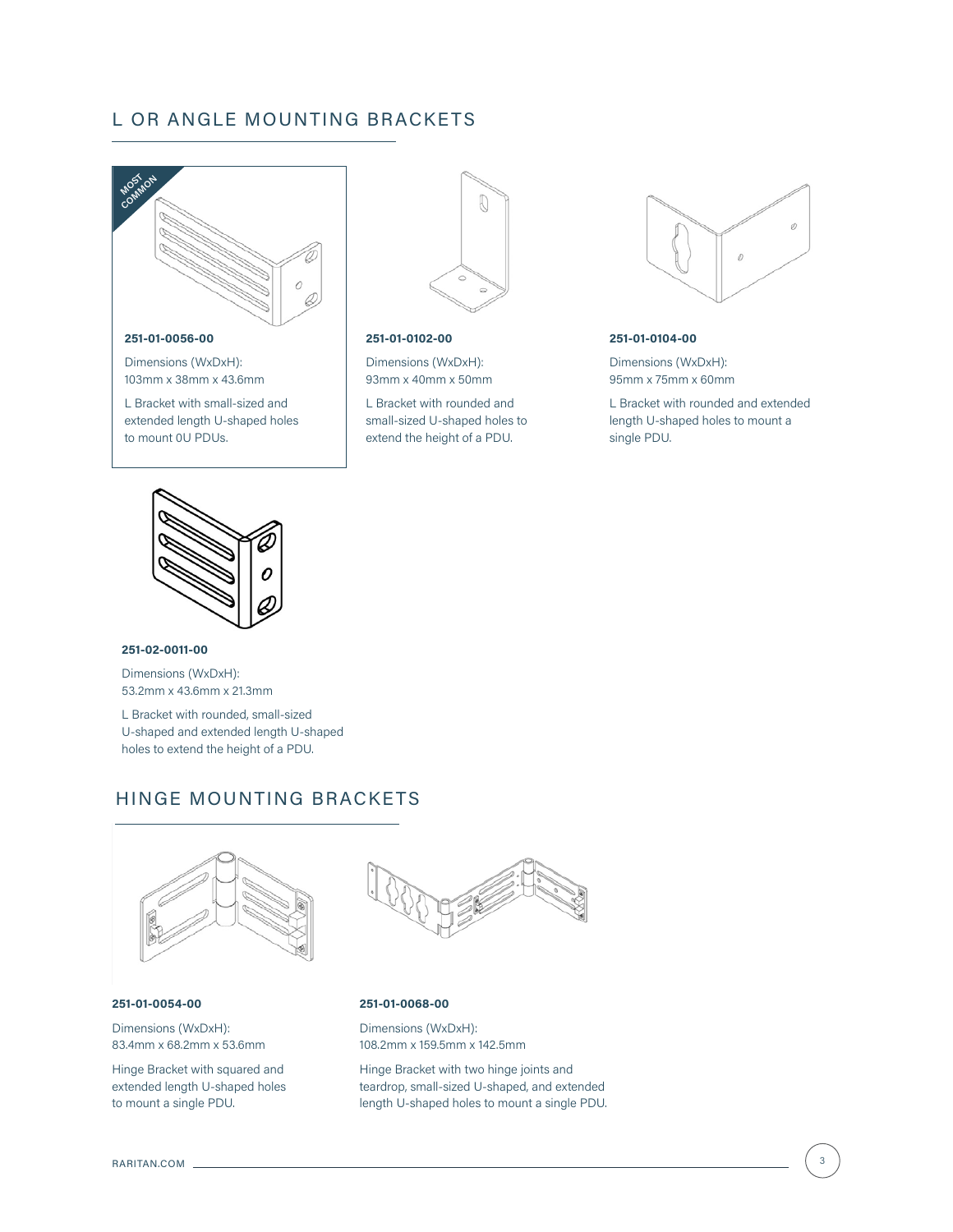## VERTICAL MOUNTING BRACKETS



**250-75-0006-00** Dimensions (WxDxH):

208mm x 81mm x 18mm Extended width S-shaped Vertical Bracket with teardrop and small-sized U-shaped holes to mount two 0U PDUs side-by-side.



#### **250-80-0012-00**

Dimensions (WxDxH): 142mm x 88mm x 14.6mm

U-shaped Vertical Side-by-Side Bracket with rounded and teardrop holes to mount two 0U PDUs side-by-side.



#### **251-01-0021-00**

Dimensions (WxDxH): 131.3mm x 81mm x 14.7mm

S-shaped Vertical Bracket with teardrop and small-sized U-shaped holes to mount two PDUs side-by-side.



#### **251-01-0028-00**

Dimensions (WxDxH): 53.2mm x 34mm x 20mm

S-shaped Vertical Bracket with small-sized U-shaped and extended length U-shaped holes to mount 0U PDUs with outlets facing inward or outward.



#### **250-80-0049-00**

Dimensions (WxDxH): 136.5mm x 65mm x 1.6mm

Flat Vertical Bracket with teardrop and small-sized U-shaped holes to mount 0U PDUs.



#### **251-01-0025-00**

Dimensions (WxDxH): 66mm x 64mm x 22mm

S-shaped Vertical Bracket that occupies 1U of EIA mounting space with teardrop and small-sized U-shaped holes.



#### **251-01-0029-00**

Dimensions (WxDxH): 125.3mm x 110mm x 15mm

U-shaped Vertical Side-by-Side Bracket with rounded and teardrop holes to mount two 0U PDUs side-by-side.



**251-01-0018-00**

131.3mm x 81mm x 35mm

S-shaped Vertical Bracket with teardrop and small-sized U-shaped holes to mount two 0U PDUs side-by-side.



\*Electronic Components Industry Association, EIA Standards Committee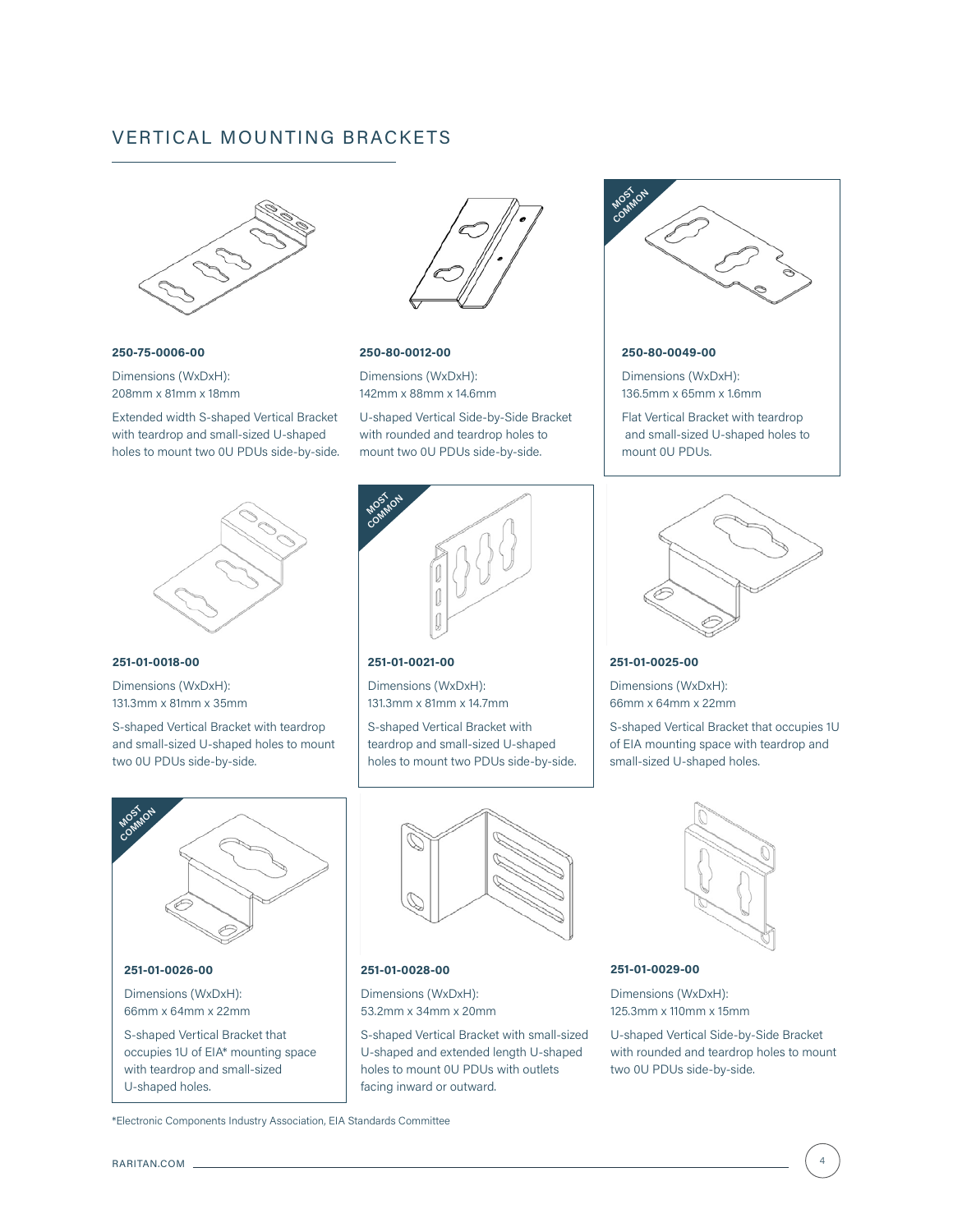## VERTICAL MOUNTING BRACKETS



#### **251-01-0032-00**

Dimensions (WxDxH): 142mm x 12mm x 88mm

U-shaped Vertical Side-by-Side Bracket with keyhole and rounded holes to mount two 0U PDUs side-by-side.



#### **251-01-0070-00**

Dimensions (WxDxH): 131.3mm x 19mm x 81mm

S-shaped Vertical Bracket with extended length U-shaped and teardrop holes to mount two 0U PDUs side-by-side.



#### **251-01-0092-00**

Dimensions (WxDxH): 244.5mm x 43.6mm x 2mm

Flat Vertical Side-by-Side Bracket with rounded and extended length U-shaped holes.

## SPECIALIZED MOUNTING BRACKETS



#### **251-01-0086-00**

Dimensions (WxDxH): 100mm x 2mm x 82mm

Specialized flat bracket with rounded and small-sized U-shaped holes to mount PDUs in Legrand's Minkels Varicon-M cabinets.



#### **A0026-000001-000-1**

Dimensions (WxDxH): 78.31mm x 9.9mm x 86.9mm

Specialized Bracket with rounded and small-sized U-shaped holes to mount PDUs in Legrand's Nexpand cabinets.



#### **A0026-000002-000-1**

Dimensions (WxDxH): 153.31mm x 9.9mm x 86.9mm

Specialized Bracket with rounded and small-sized U-shaped holes to mount PDUs in Legrand's Nexpand cabinets.



#### **251-02-0023-00**

Dimensions (WxDxH): 225mm x 68.7mm x 45.8mm

Specialized two-post bracket for mounting shallow rack transfer switches.

## MOUNTING BRACKET KITS

**G2-RACK-FOR-ZU** Bracket Kit used to mount 0U PDUs.



\*Button Mounts are made of high-strength plastic.



Sliding Bracket (252-67-0029-00)



L Bracket (250-70-0093-01)



Button Mount\* (250-80-0011-00)

RARITAN.COM \_

(250-70-0007-00)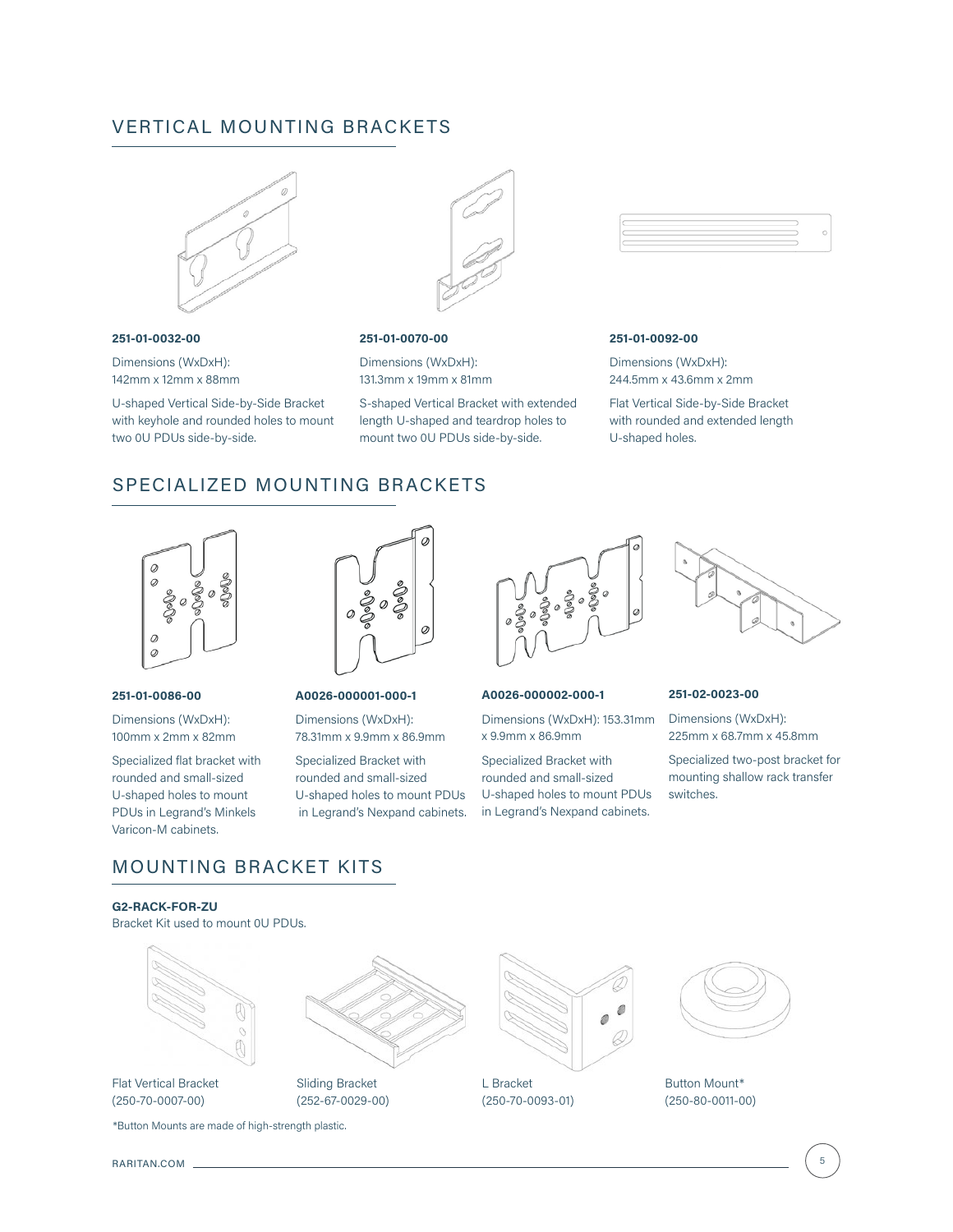## MOUNTING BRACKET KITS

## **G3-RACK-FOR-ZU**

Bracket Kit used to mount 0U PDUs.





Flat Vertical Bracket (250-70-0007-00)

Sliding Bracket (250-70-0106-00)



L Bracket (250-70-0093-01)



Button Mount\* (250-80-0011-00)

## **RACK-FOR-ZU**

Bracket Kit used to mount DPX-xxx and PX-xxx 0U PDUs.



Flat Vertical Bracket (250-70-0007-00)



Pin Bracket (250-80-0009-00)



Sliding Bracket (250-80-0008-00)



L Bracket (250-70-0093-01)



Button Mount\* (250-80-0011-00)

#### **RACK-KIT-DPX-1U**

Bracket Kit used to mount 1U PDU in a 19" cabinet.





#### 250-80-0123-00

250-80-0125-00

## **RACK-KIT-PX-2U** Bracket Kit used to mount 2U PDU in a 19" cabinet.





250-70-3017-00

#### 250-70-3018-00

\*Button Mounts are made of high-strength plastic.

RARITAN.COM 6